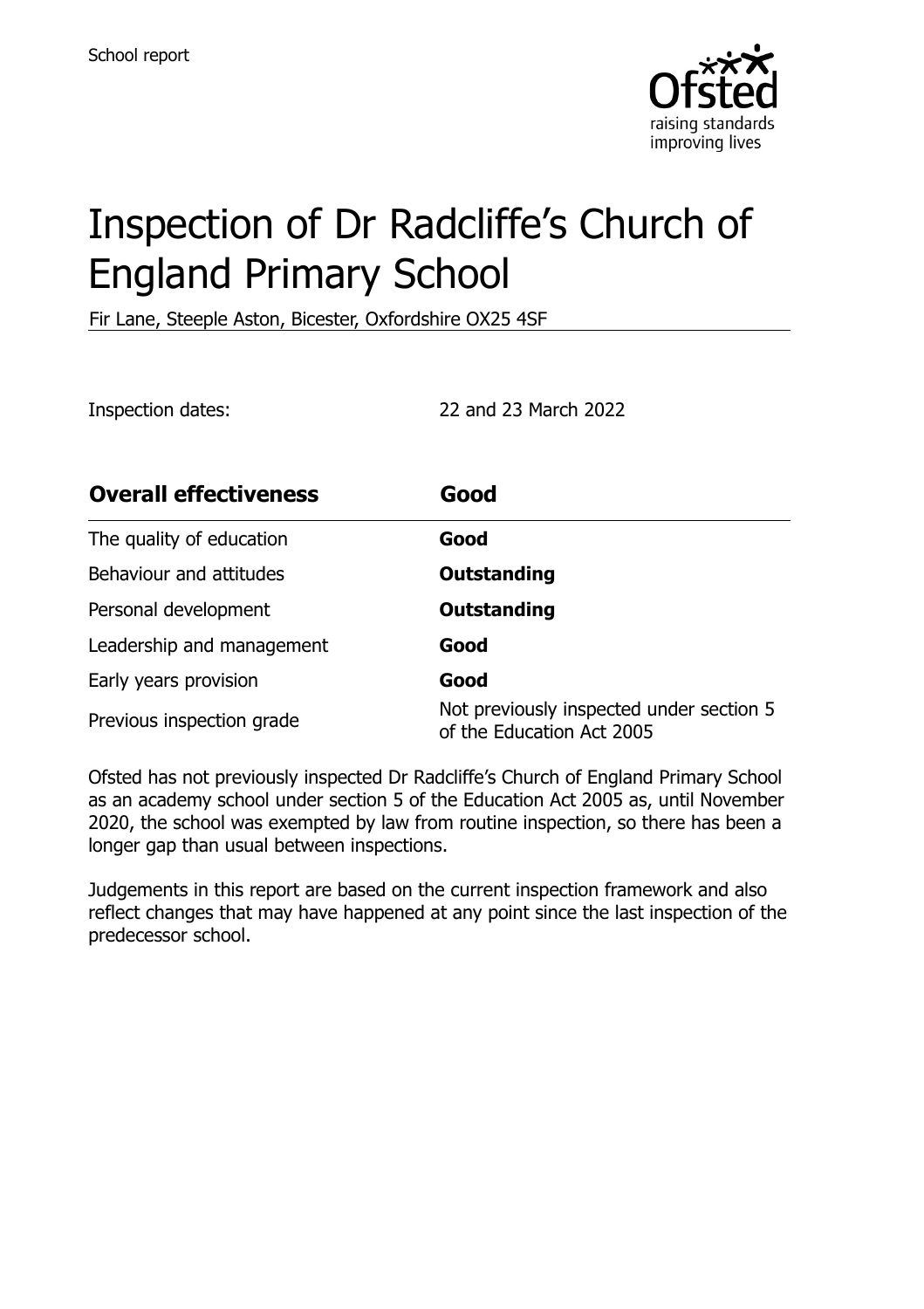

## **What is it like to attend this school?**

Pupils rightly value how everyone is included in their school community. They learn about a wide range of aspects of equality and diversity. Pupils understand how harmful discrimination of any kind can be and make sure, along with their teachers, that it does not happen. This serves pupils extremely well. One pupil's view is shared by many others: 'I am getting the tools I need for life.'

Pupils show high levels of respect for each other and for adults. Pupils care for and help one other, which builds on the very strong support that staff give pupils. Pupils behave extremely well and bullying is incredibly rare. This makes for industrious, inquisitive classrooms where pupils rise to teachers' expectations. Pupils play together harmoniously and they justifiably feel safe at school. Pupils attend regularly.

Leaders are ambitious both for pupils' academic and personal achievements. They communicate this vision successfully to parents and carers, who are hugely supportive of the school. All of the parents who responded to Ofsted's online questionnaire, Parent View, would recommend this school to other parents. One parent summed up: 'We cannot speak highly enough of the school… I believe this is down to strong, compassionate leaders and the community they foster.'

#### **What does the school do well and what does it need to do better?**

Provision for pupils' personal development is superb. Parents understandably prize this aspect of the school's work. Pupils' moral, spiritual and cultural understanding is at the core of the curriculum. Pupils experience a wide range of visits, speakers, special events and activities in and out of school, including fundraising for charity. Despite the challenges presented by COVID-19, leaders have resumed this important aspect of the school's work very swiftly.

Pupils have high-quality opportunities to develop and stretch their talents. The vast majority of pupils, including disadvantaged pupils, participate in extra-curricular activities. As well as a number of sports teams and other groups, there is a strong emphasis on the performing and creative arts. For example, Year 6 pupils performed two of Shakespeare's plays outdoors last year in accomplished productions. Pupils hold valuable leadership roles. For example, the school's eco leaders are exploring ways in which pupils can make the school and their community more environmentally sustainable. Also, the school council is establishing a 'mindfulness bench' in the playground to support other pupils' well-being.

Pupils learn a broad range of subjects through an engaging curriculum. Children get off to a great start in Reception, underpinned by effective teaching of early reading. Leaders make sure that this strong focus on reading continues throughout the school. Pupils become avid readers who enjoy discussing the wide range of stimulating texts and literature that they encounter. Teachers constantly seek to make learning interesting and relevant for pupils. Teachers gauge pupils' learning in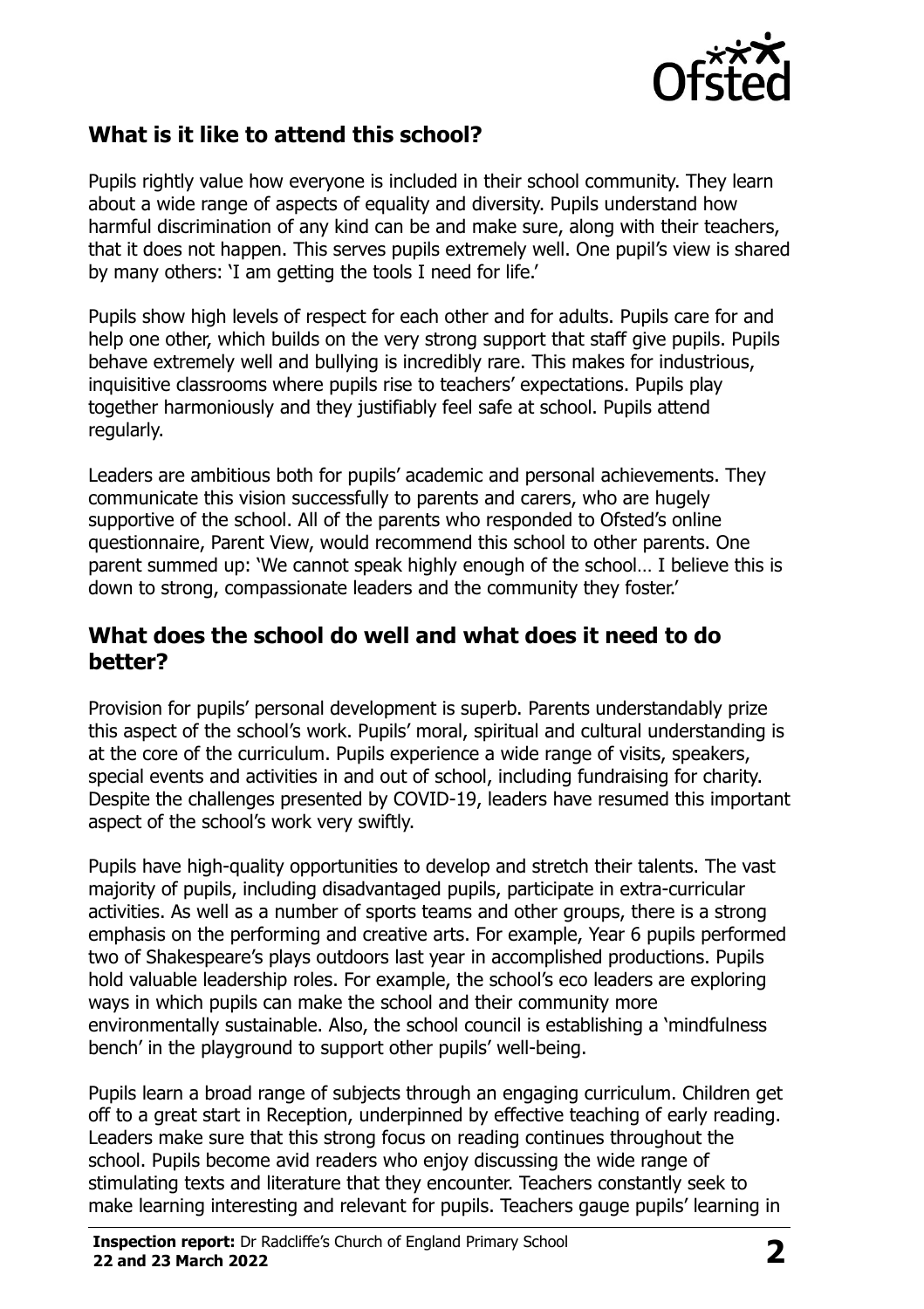

a range of ways, which they then use to plan subsequent learning. This makes sure that pupils' learning builds securely on what they already know, from early years through to Year 6. Pupils achieve well overall from early years onwards. This includes, importantly, pupils with special educational needs and/or disabilities (SEND). Staff identify these pupils' individual needs accurately and teachers and teaching assistants know what to do to support them effectively.

Although some pupils achieve exceptionally well, including some pupils with SEND, this is not consistently the case for the majority of pupils. This is because the curriculum is not as deep or challenging as it could be across subjects. For example, in art and design, pupils learn a great deal about practical skills and knowledge. Pupils therefore produce some excellent artwork. Their learning about art, artists and what constitutes high-quality artwork, while secure, is not as strong. Equally, the curriculum that leaders are developing in early years makes sure that children are ready for their learning in Year 1. There is scope, however, for leaders to focus even more on making sure that the curriculum helps children achieve highly by the end of Reception. Crucially, while weaker readers in key stage 2 catch up in their reading, some of whom are pupils with SEND, this could be even faster if the support they receive were even more precise.

Leadership is strong. Leaders, trustees and local governors know the school well. They have steered the school through the challenges of COVID-19 effectively and together are highly ambitious for all pupils. They rightly recognise that this ambition could have even more impact in practice, for example by prioritising improving the achievement of pupils with SEND more prominently. The trust commissions excellent support for the school, and leaders and local governors could sharpen further the way in which they use this.

# **Safeguarding**

The arrangements for safeguarding are effective.

Leaders make safeguarding a top priority. Staff are trained effectively and local governors and trustees understand and discharge their responsibilities well. Leaders make the necessary checks on staff before anyone starts working at the school. Staff know the signs to look out for if pupils are at risk and report any concerns promptly. Records of any issues and leaders' subsequent actions are organised and clear. Leaders involve external agencies when appropriate. Pupils are taught how to keep themselves safe, including learning about how to approach potentially risky situations as they get older.

# **What does the school need to do to improve?**

#### **(Information for the school and appropriate authority)**

While some pupils already achieve exceptionally well, this is not consistently the case for pupils across the school. Leaders need to improve the depth and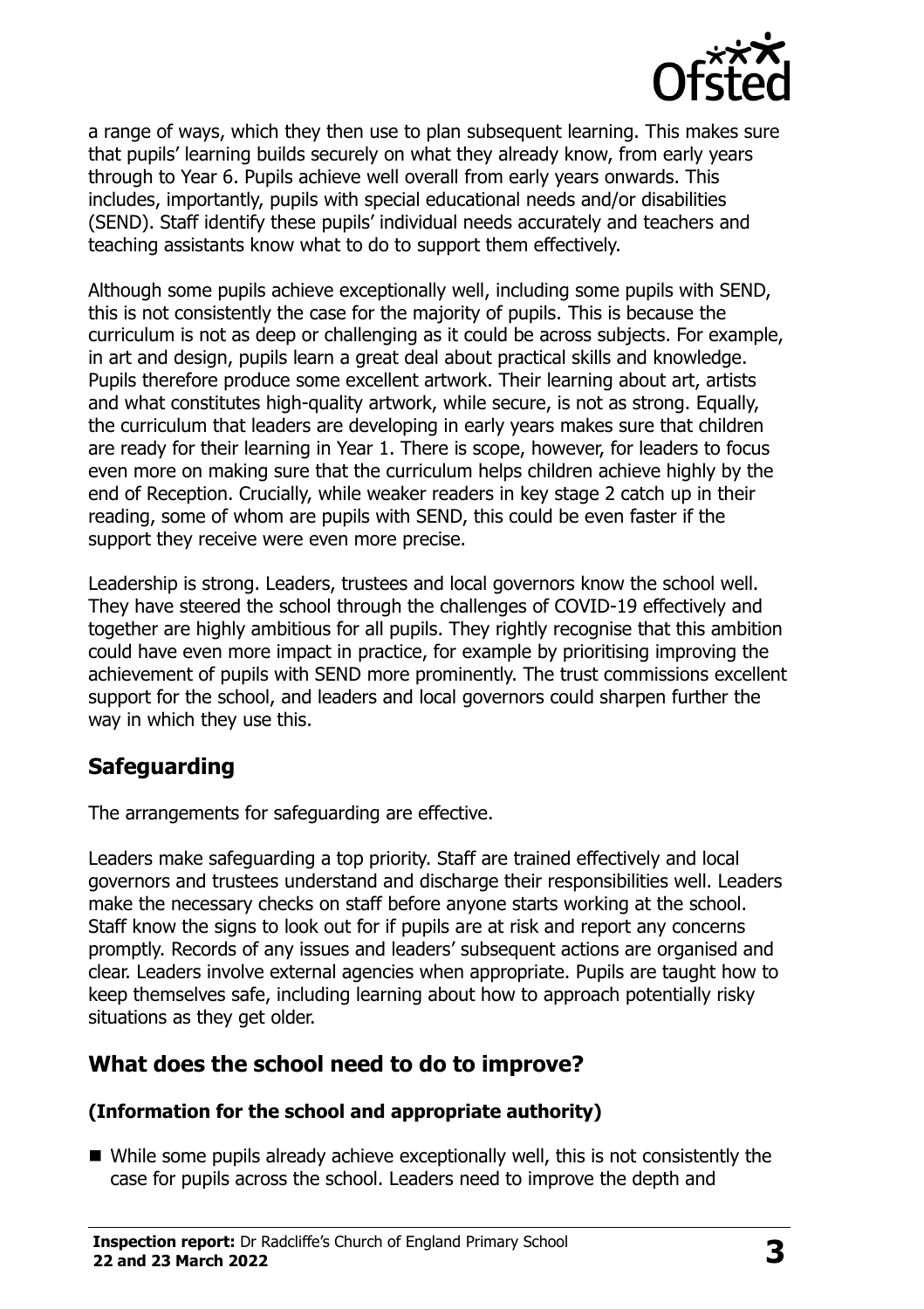

challenge of the curriculum further, so that pupils, including those with SEND, make excellent progress in the subjects they study.

- The early years curriculum is not yet fully developed to enable children to achieve highly ambitious end-points across all seven areas of learning. Once this is complete, leaders should make sure that the curriculum is implemented consistently well.
- Weaker readers in key stage 2 are supported to catch up, but this is not as effective as it could be. Leaders should ensure that the help pupils receive is more precise, so that these pupils make even more rapid progress in reading.

### **How can I feed back my views?**

You can use [Ofsted Parent View](http://parentview.ofsted.gov.uk/) to give Ofsted your opinion on your child's school, or to find out what other parents and carers think. We use information from Ofsted Parent View when deciding which schools to inspect, when to inspect them and as part of their inspection.

The Department for Education has further quidance on how to complain about a school.

If you are the school and you are not happy with the inspection or the report, you can [complain to Ofsted.](http://www.gov.uk/complain-ofsted-report)

#### **Further information**

You can search for [published performance information](http://www.compare-school-performance.service.gov.uk/) about the school.

In the report, '[disadvantaged pupils](http://www.gov.uk/guidance/pupil-premium-information-for-schools-and-alternative-provision-settings)' refers to those pupils who attract government pupil premium funding: pupils claiming free school meals at any point in the last six years and pupils in care or who left care through adoption or another formal route.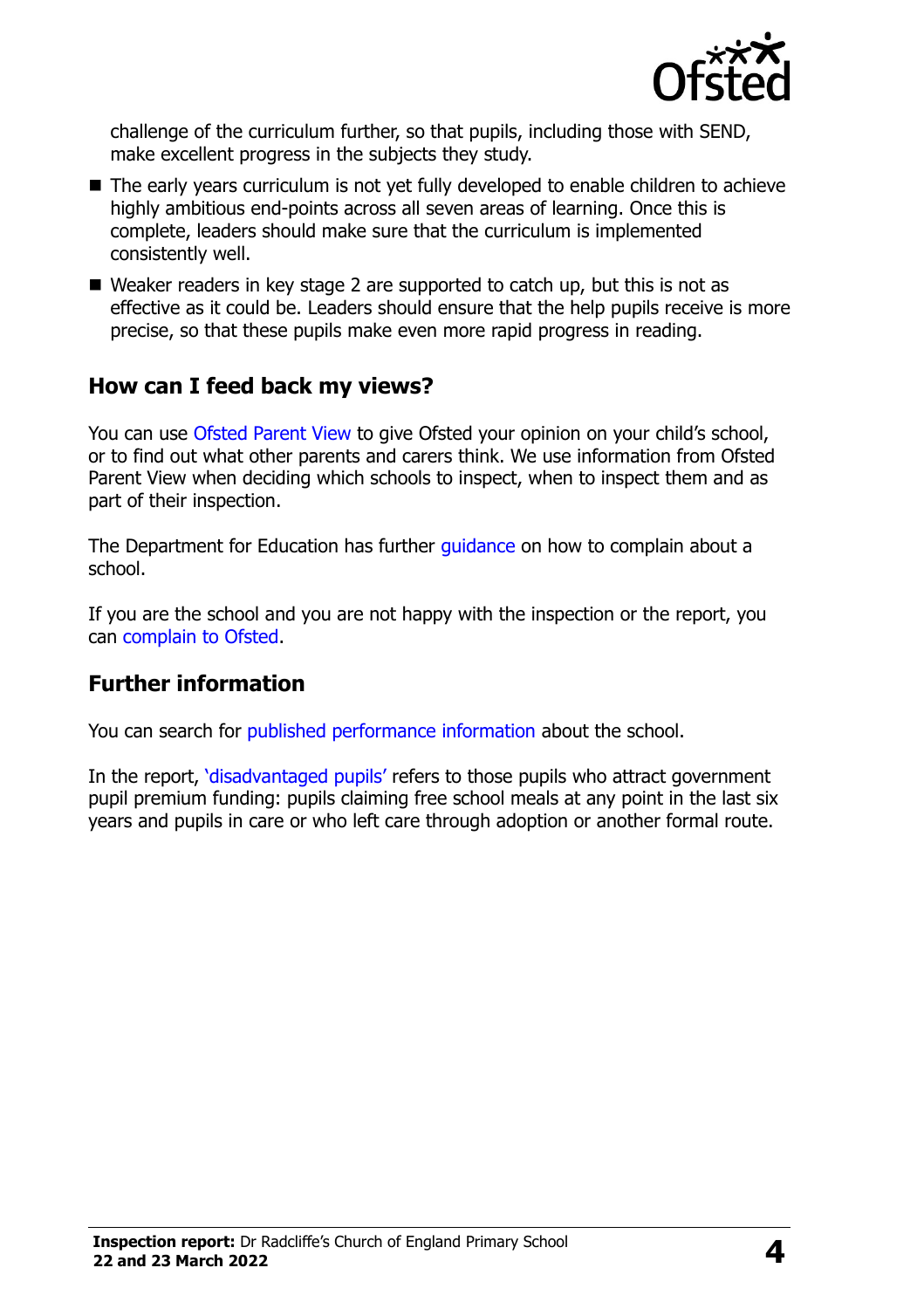

# **School details**

| Unique reference number             | 144186                   |
|-------------------------------------|--------------------------|
| <b>Local authority</b>              | Oxfordshire              |
| <b>Inspection number</b>            | 10199395                 |
| <b>Type of school</b>               | Primary                  |
| <b>School category</b>              | Academy converter        |
| Age range of pupils                 | 4 to 11                  |
| <b>Gender of pupils</b>             | Mixed                    |
| Number of pupils on the school roll | 192                      |
| <b>Appropriate authority</b>        | Board of trustees        |
| <b>Chair of trust</b>               | Kathy Winrow             |
| <b>Headteacher</b>                  | <b>Frances Brown</b>     |
| Website                             | www.dr-radcliffes.org.uk |
| Date of previous inspection         | Not previously inspected |

# **Information about this school**

- Dr Radcliffe's Church of England Primary School converted to become an academy school in June 2017. When its predecessor school, also called Dr Radcliffe's Church of England Primary School, was last inspected by Ofsted in 2007, it was judged to be outstanding overall.
- The school is part of Oxford Diocesan Schools Trust (ODST), a multi-academy trust.
- The school is a Church of England faith school with a Christian character. Its most recent section 48 statutory inspection of Anglican and Methodist schools took place in 2018.
- The school does not currently use any alternative provision.

# **Information about this inspection**

The inspectors carried out this inspection under section 5 of the Education Act 2005.

This was the first routine inspection the school had received since the COVID-19 pandemic began. Inspectors discussed the impact of the pandemic with leaders, and have taken that into account in their evaluation of the school.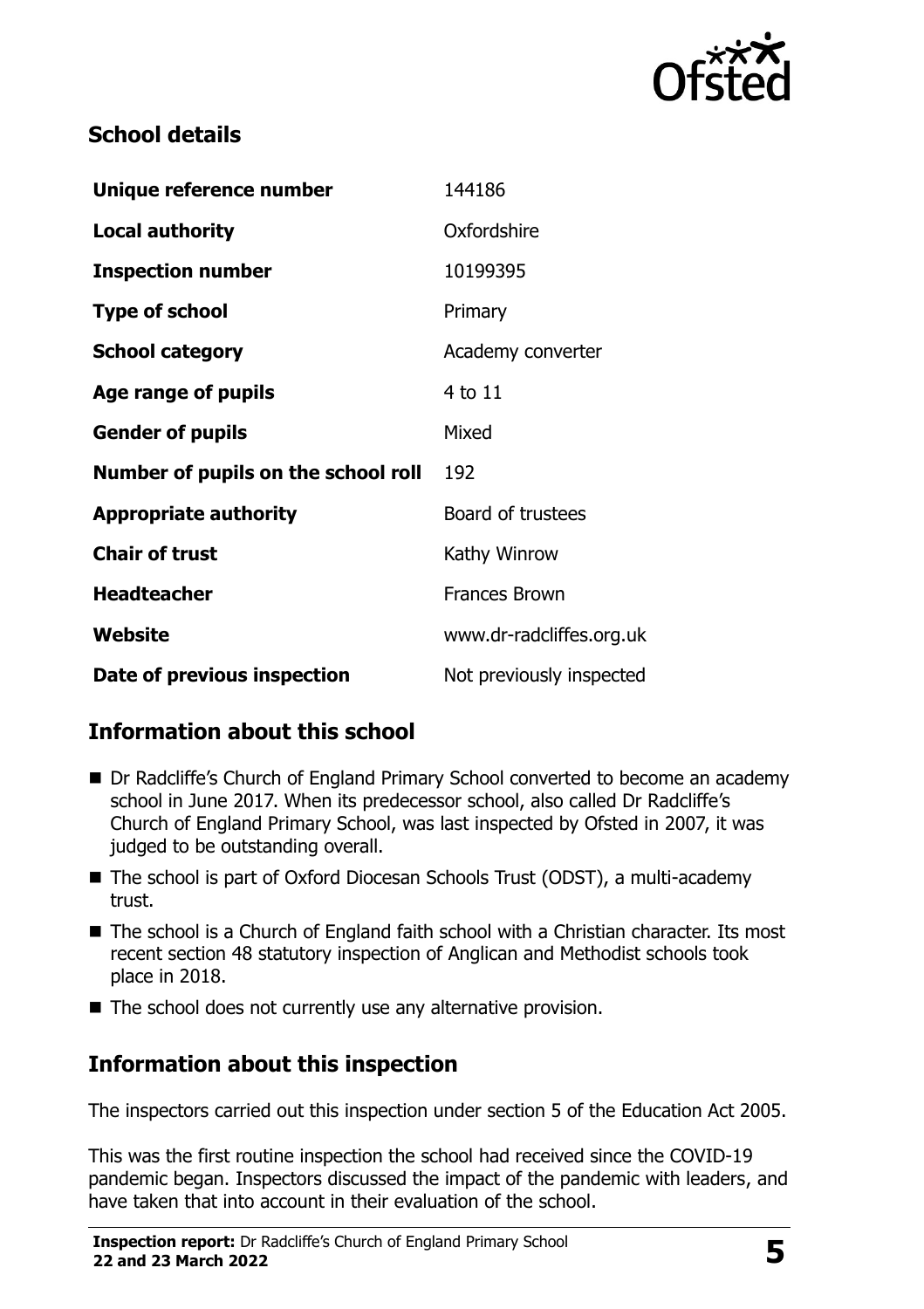

- **Inspectors carried out deep dives in these subjects: reading, mathematics,** science, and art and design. For each deep dive, inspectors discussed the curriculum with the subject leader, visited a sample of lessons, spoke to teachers, spoke to pupils about their learning and looked at a sample of pupils' work.
- Inspectors met with the headteacher, the deputy headteacher and other leaders, including the special educational needs coordinator.
- **Inspectors observed pupils' behaviour around the school and in lessons.** Inspectors met with groups of pupils and spoke to a range of pupils in and out of lessons. Inspectors also took into account pupils' responses to the Ofsted pupil survey.
- Inspectors considered a range of the school's documentation, including leaders' evaluations of the effectiveness of the school, information about pupils' behaviour and attendance, and the school's improvement plan.
- **Inspectors had meetings with members of staff to discuss the school's work and** considered responses to the confidential Ofsted staff survey.
- The lead inspector met a number of parents at the beginning of the first day of the inspection and inspectors looked at parents' responses to the online questionnaire, Parent View.
- To inspect safeguarding, inspectors checked the single central record of recruitment checks, talked to leaders responsible for safeguarding and looked at the school's safeguarding records and documents. Inspectors also talked to a range of staff and pupils about safeguarding.
- Inspectors met with representatives of the local governing body, including the chair, and scrutinised minutes of local governors' and trustees' meetings. The lead inspector met with chief executive officer and chair of the board of trustees of ODST, and spoke to a representative of Oxford Diocese on the telephone.

#### **Inspection team**

Matthew Haynes, lead inspector Her Majesty's Inspector

Alan Derry **Alan Derry Election Contract Contract Property** Her Majesty's Inspector